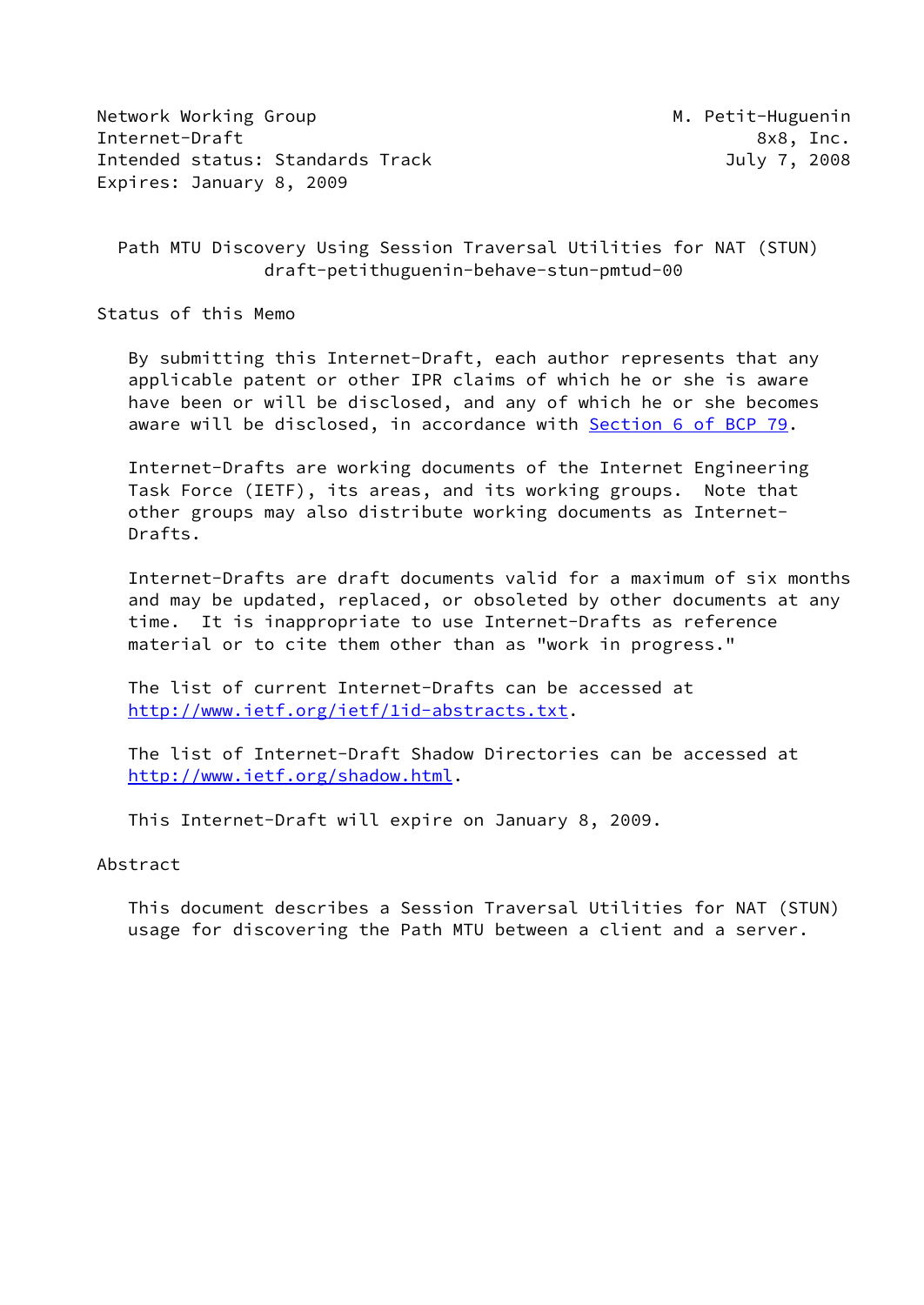Internet-Draft TURN URIs TURN URIS July 2008

# Table of Contents

| 2.                                               |                                         |  |  |  |  |  |  |  |  |  |  |  |
|--------------------------------------------------|-----------------------------------------|--|--|--|--|--|--|--|--|--|--|--|
| 3.                                               |                                         |  |  |  |  |  |  |  |  |  |  |  |
| 3.1.                                             | Sending a Probe Request 3               |  |  |  |  |  |  |  |  |  |  |  |
| 3.2.                                             | Receiving a Probe Request $\frac{4}{5}$ |  |  |  |  |  |  |  |  |  |  |  |
| 3.3. Receiving a Probe Response 4                |                                         |  |  |  |  |  |  |  |  |  |  |  |
| 4. Probe Support Discovery Mechanisms 4          |                                         |  |  |  |  |  |  |  |  |  |  |  |
|                                                  |                                         |  |  |  |  |  |  |  |  |  |  |  |
| $4.2$ . Probe Support Discovery with TURN 5      |                                         |  |  |  |  |  |  |  |  |  |  |  |
| 4.3. Probe Support Discovery with ICE 5          |                                         |  |  |  |  |  |  |  |  |  |  |  |
|                                                  |                                         |  |  |  |  |  |  |  |  |  |  |  |
| 6.                                               |                                         |  |  |  |  |  |  |  |  |  |  |  |
|                                                  |                                         |  |  |  |  |  |  |  |  |  |  |  |
|                                                  |                                         |  |  |  |  |  |  |  |  |  |  |  |
| 7.                                               |                                         |  |  |  |  |  |  |  |  |  |  |  |
| 8.                                               |                                         |  |  |  |  |  |  |  |  |  |  |  |
|                                                  |                                         |  |  |  |  |  |  |  |  |  |  |  |
| Author's Address                                 |                                         |  |  |  |  |  |  |  |  |  |  |  |
| Intellectual Property and Copyright Statements 8 |                                         |  |  |  |  |  |  |  |  |  |  |  |
|                                                  |                                         |  |  |  |  |  |  |  |  |  |  |  |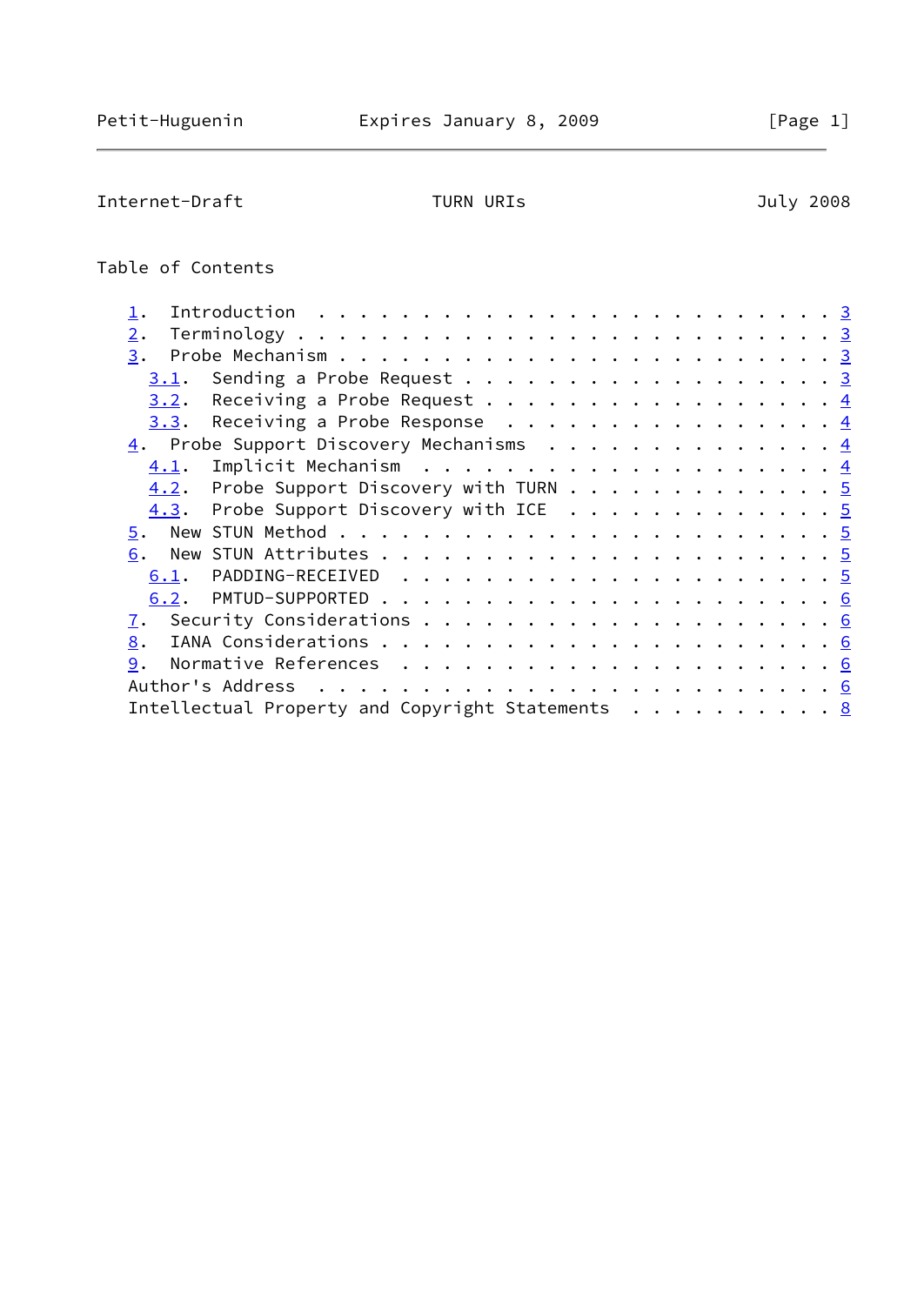Petit-Huguenin Expires January 8, 2009 [Page 2]

<span id="page-2-1"></span>Internet-Draft TURN URIs 7008

### <span id="page-2-0"></span>[1](#page-2-0). Introduction

The Packetization Layer Path MTU Discovery specification [\[RFC4821](https://datatracker.ietf.org/doc/pdf/rfc4821)] describes a method to discover the PMTU but does not describe a practical protocol to discover the Path MTU when using UDP.

 This document only describe how the probing mechanism is implemented with STUN. The algorithm to find the Path MTU is described in [\[RFC4821](https://datatracker.ietf.org/doc/pdf/rfc4821)].

 The probing mechanism is implemented by sending a Probe Request with a PADDING [[I-D.ietf-behave-nat-behavior-discovery](#page-6-1)] attribute and the DF bit set over UDP. A router on the path to the server can reject this request with an ICMP message or drop it. The STUN retransmission algorithm is modified so the third and next retransmissions do not include the PADDING attribute, so they are not dropped by an intermediate router. The server responds by indicating if the request received contained the PADDING attribute or not. This permits to quickly find if a probe packet if too big for the Path MTU or not.

# <span id="page-2-2"></span>[2](#page-2-2). Terminology

 The key words "MUST", "MUST NOT", "REQUIRED", "SHALL", "SHALL NOT", "SHOULD", "SHOULD NOT", "RECOMMENDED", "MAY", and "OPTIONAL" in this document are to be interpreted as described in [\[RFC2119](https://datatracker.ietf.org/doc/pdf/rfc2119)].

# <span id="page-2-3"></span>[3](#page-2-3). Probe Mechanism

 A client MUST NOT send a Probe Request if it does not have knowledge that the server supports this specification. This is done by an external mechanism which is specific to each UDP protocol. [Section 4](#page-4-0) describes some of this mechanisms.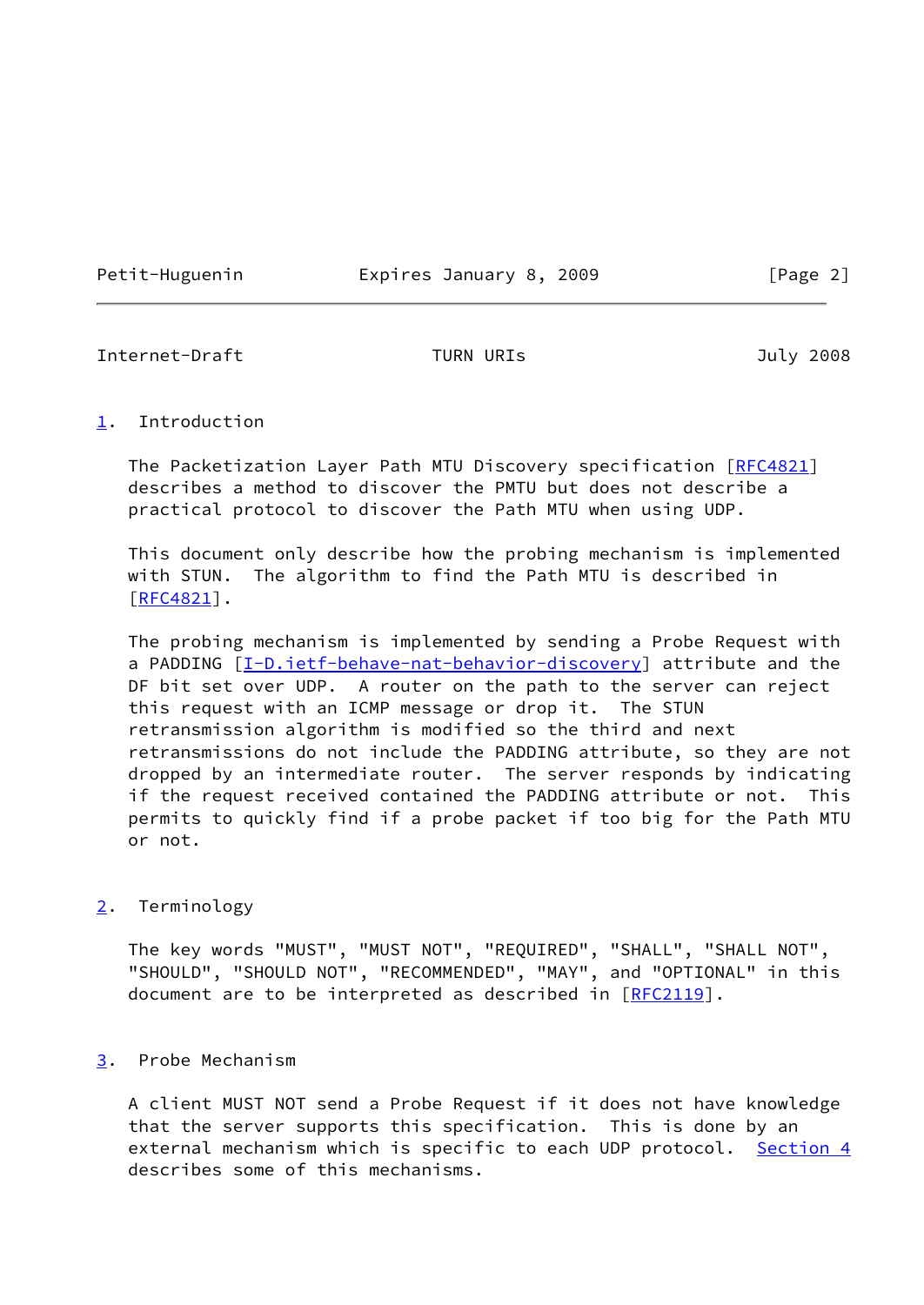The probe mechanism is used to measure the Path MTU in one direction only, from the client to the server.

<span id="page-3-0"></span>[3.1](#page-3-0). Sending a Probe Request

 A client forms a Probe Request by following the rules in [\[I-D.ietf-behave-rfc3489bis\]](#page-6-2) section 7.1. No authentication method is used. The client adds a PADDING [\[I-D.ietf-behave-nat-behavior-discovery](#page-6-1)] attribute with a size that, when added to the IP and UDP headers and the other STUN components, is equal to the Selected Probe Size, as defined in [[RFC4821\]](https://datatracker.ietf.org/doc/pdf/rfc4821) section 7.3. If the IP address and port tuple used as destination for the

Petit-Huguenin Expires January 8, 2009 [Page 3]

<span id="page-3-2"></span>Internet-Draft TURN URIs July 2008

 Probe Request is also used by another protocol then the client MUST add the FINGERPRINT attribute.

 Then the client sends the Probe Request to the server over UDP. The UDP retransmission mechanism described in [\[I-D.ietf-behave-rfc3489bis\]](#page-6-2) section 7.2.1 is modified so that if the Probe Request has to be retransmitted three times or more then it is stripped of its PADDING attribute before been sent. The UDP packets MUST be sent with the DF bit set.

# <span id="page-3-1"></span>[3.2](#page-3-1). Receiving a Probe Request

 A server receiving a Probe Request MUST process it as specified in [\[I-D.ietf-behave-rfc3489bis\]](#page-6-2). The server MUST NOT challenge the client.

 The server then creates a Probe Response. If the Probe Request contains a PADDING attribute, then a PADDING-RECEIVED attribute is added to the response, with a value equals to the size of the PADDING attribute received. If the IP address and port used to send the Probe Request is also used by another protocol, then the server MUST add the FINGERPRINT attribute. The server then sends the response to the client.

<span id="page-3-3"></span>[3.3](#page-3-3). Receiving a Probe Response

 A client receiving a Probe Response processes it as specified in [\[I-D.ietf-behave-rfc3489bis\]](#page-6-2). If the response contains a PADDING-RECEIVED attribute, then this is interpreted as a Probe Success as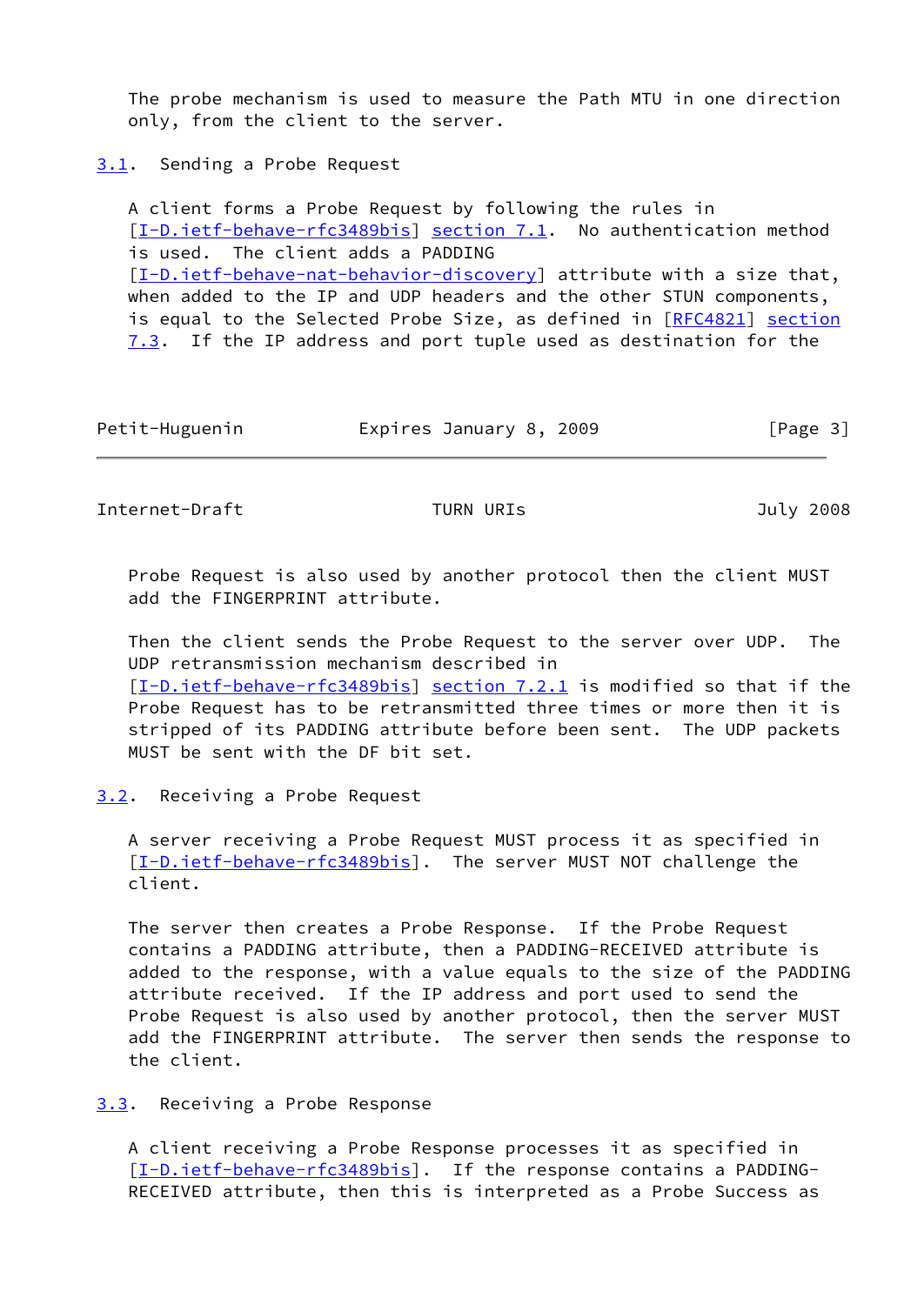defined in [\[RFC4821\] section](https://datatracker.ietf.org/doc/pdf/rfc4821#section-7.6.1) 7.6.1. If an ICMP packet "Fragmentation needed" is received or if the response does not contain a PADDING- RECEIVED attribute, then this is interpreted as a Probe Failure as defined in  $[RFC4821]$  section 7.6.2. If the Probe transactions fails in timeout, then this is interpreted as a Probe Inconclusive as defined in [\[RFC4821\] section](https://datatracker.ietf.org/doc/pdf/rfc4821#section-7.6.4) 7.6.4.

<span id="page-4-0"></span>[4](#page-4-0). Probe Support Discovery Mechanisms

<span id="page-4-1"></span>[4.1](#page-4-1). Implicit Mechanism

 An endpoint acting as a client for the STUN usage described in this specification MUST also act as a server for this STUN usage. This means that a server receiving a Probe Request can assumes that it can acts as a client to discover the Path MTU to the IP address and port from which it received the Probe Request.

| Petit-Huguenin | Expires January 8, 2009 | [Page 4] |
|----------------|-------------------------|----------|
|                |                         |          |

<span id="page-4-3"></span>Internet-Draft TURN URIs July 2008

<span id="page-4-2"></span>[4.2](#page-4-2). Probe Support Discovery with TURN

 A TURN client supporting this STUN usage will add a PMTUD-SUPPORTED attribute to the Allocate Request sent to the TURN server. The TURN server can immediately start to send Probe Requests to the TURN client on reception of an Allocation Request with a PMTUD-SUPPORTED attribute. The TURN client will then use the Implicit Mechanism described above to send probes.

<span id="page-4-4"></span>[4.3](#page-4-4). Probe Support Discovery with ICE

An ICE [\[I-D.ietf-mmusic-ice](#page-6-3)] client supporting this STUN usage will add a PMTUD-SUPPORTED attribute to the Binding Request sent during a connectivity check. The ICE server can immediately start to send Probe Requests to the ICE client on reception of a Binding Request with a PMTUD-SUPPORTED attributed. The ICE client will then use the Implicit Mechanism described above to send probes.

<span id="page-4-5"></span>[5](#page-4-5). New STUN Method

This specification defines one new STUN method: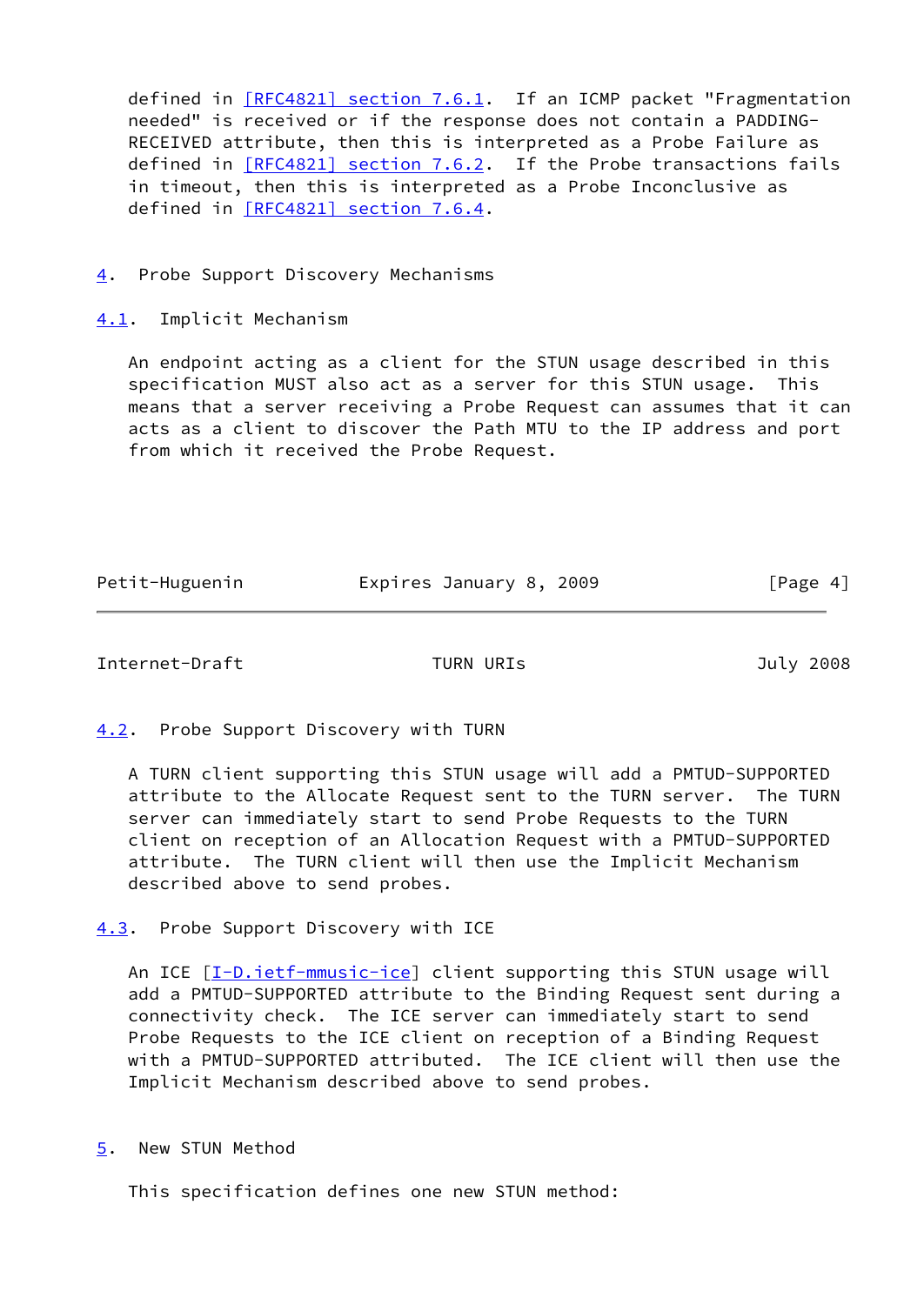```
 Request/Response Transaction
0x801 : Probe
```
<span id="page-5-0"></span>[6](#page-5-0). New STUN Attributes

This specification defines the following new STUN attributes:

 0x4001 : PADDING-RECEIVED 0xC002 : PMTUD-SUPPORTED

### <span id="page-5-1"></span>[6.1](#page-5-1). PADDING-RECEIVED

 The PADDING-RECEIVED attribute contains the size of the PADDING attribute received. It is a 16-bit unsigned integer, followed by two reserved bytes which MUST be set to 0 on transmission and MUST be ignored on reception.

0 1 2 3 0 1 2 3 4 5 6 7 8 9 0 1 2 3 4 5 6 7 8 9 0 1 2 3 4 5 6 7 8 9 0 1 +-+-+-+-+-+-+-+-+-+-+-+-+-+-+-+-+-+-+-+-+-+-+-+-+-+-+-+-+-+-+-+-+ Padding size | Reserved +-+-+-+-+-+-+-+-+-+-+-+-+-+-+-+-+-+-+-+-+-+-+-+-+-+-+-+-+-+-+-+-+

| Petit-Huguenin | Expires January 8, 2009 | [Page 5] |
|----------------|-------------------------|----------|
|                |                         |          |

<span id="page-5-3"></span>Internet-Draft TURN URIs 7008

### <span id="page-5-2"></span>[6.2](#page-5-2). PMTUD-SUPPORTED

 The PMTUD-SUPPORTED attribute is used in STUN usages and extensions to signal the support of this specification. This attribute has no content.

<span id="page-5-4"></span>[7](#page-5-4). Security Considerations

TBD

<span id="page-5-5"></span>[8](#page-5-5). IANA Considerations

TBD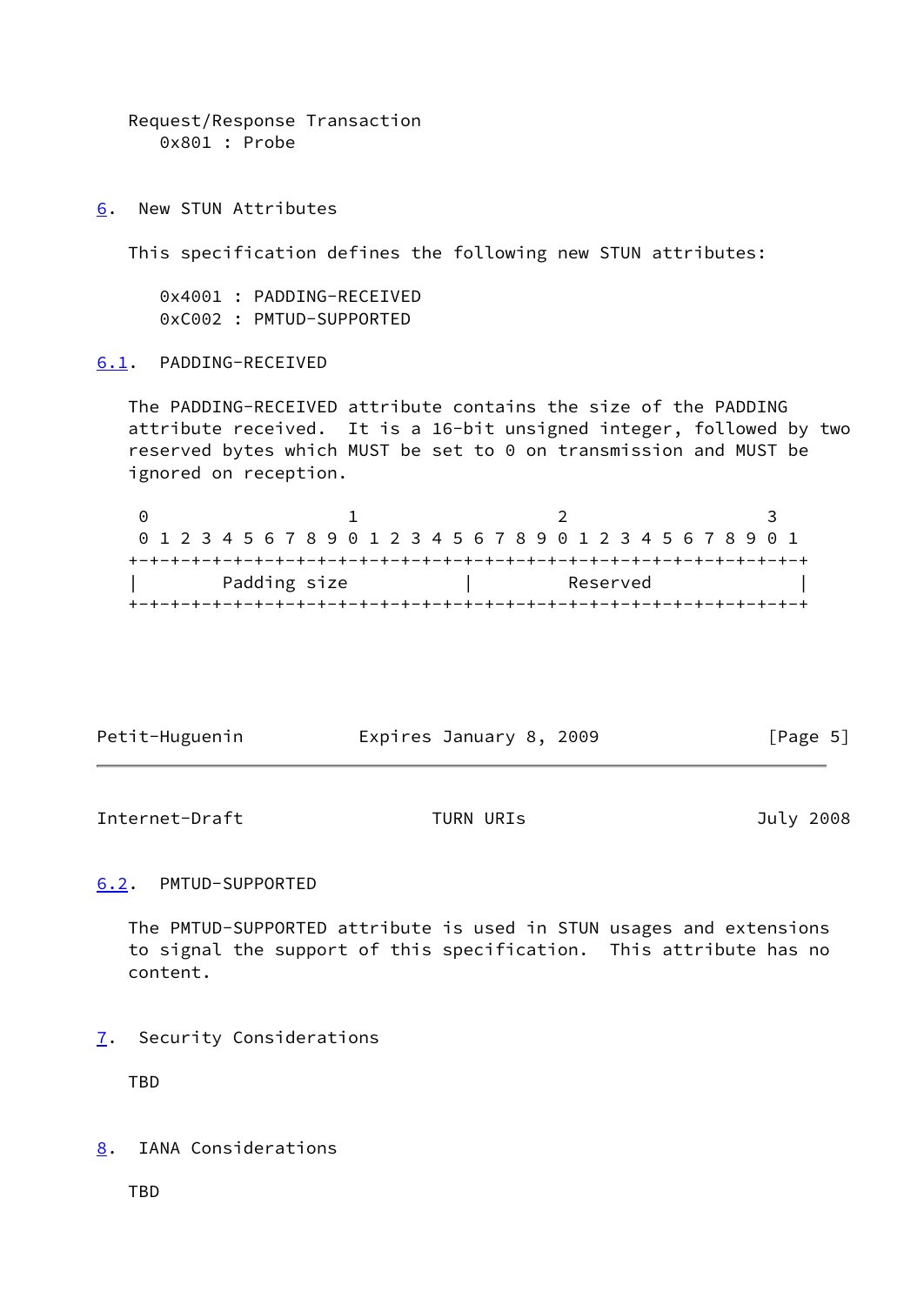- <span id="page-6-0"></span>[9](#page-6-0). Normative References
	- [RFC2119] Bradner, S., "Key words for use in RFCs to Indicate Requirement Levels", [BCP 14](https://datatracker.ietf.org/doc/pdf/bcp14), [RFC 2119](https://datatracker.ietf.org/doc/pdf/rfc2119), March 1997.
	- [RFC4821] Mathis, M. and J. Heffner, "Packetization Layer Path MTU Discovery", [RFC 4821,](https://datatracker.ietf.org/doc/pdf/rfc4821) March 2007.

<span id="page-6-2"></span> [I-D.ietf-behave-rfc3489bis] Rosenberg, J., Mahy, R., Matthews, P., and D. Wing,

 "Session Traversal Utilities for (NAT) (STUN)", [draft-ietf-behave-rfc3489bis-16](https://datatracker.ietf.org/doc/pdf/draft-ietf-behave-rfc3489bis-16) (work in progress), July 2008.

<span id="page-6-1"></span>[I-D.ietf-behave-nat-behavior-discovery]

 MacDonald, D. and B. Lowekamp, "NAT Behavior Discovery Using STUN", [draft-ietf-behave-nat-behavior-discovery-03](https://datatracker.ietf.org/doc/pdf/draft-ietf-behave-nat-behavior-discovery-03) (work in progress), February 2008.

<span id="page-6-3"></span>[I-D.ietf-mmusic-ice]

 Rosenberg, J., "Interactive Connectivity Establishment (ICE): A Protocol for Network Address Translator (NAT) Traversal for Offer/Answer Protocols", [draft-ietf-mmusic-ice-19](https://datatracker.ietf.org/doc/pdf/draft-ietf-mmusic-ice-19) (work in progress), October 2007.

| Petit-Huguenin | Expires January 8, 2009 | [Page 6] |  |
|----------------|-------------------------|----------|--|
|                |                         |          |  |

Internet-Draft TURN URIs July 2008

Author's Address

 Marc Petit-Huguenin 8x8, Inc. 3151 Jay Street Santa Clara, CA 95054 US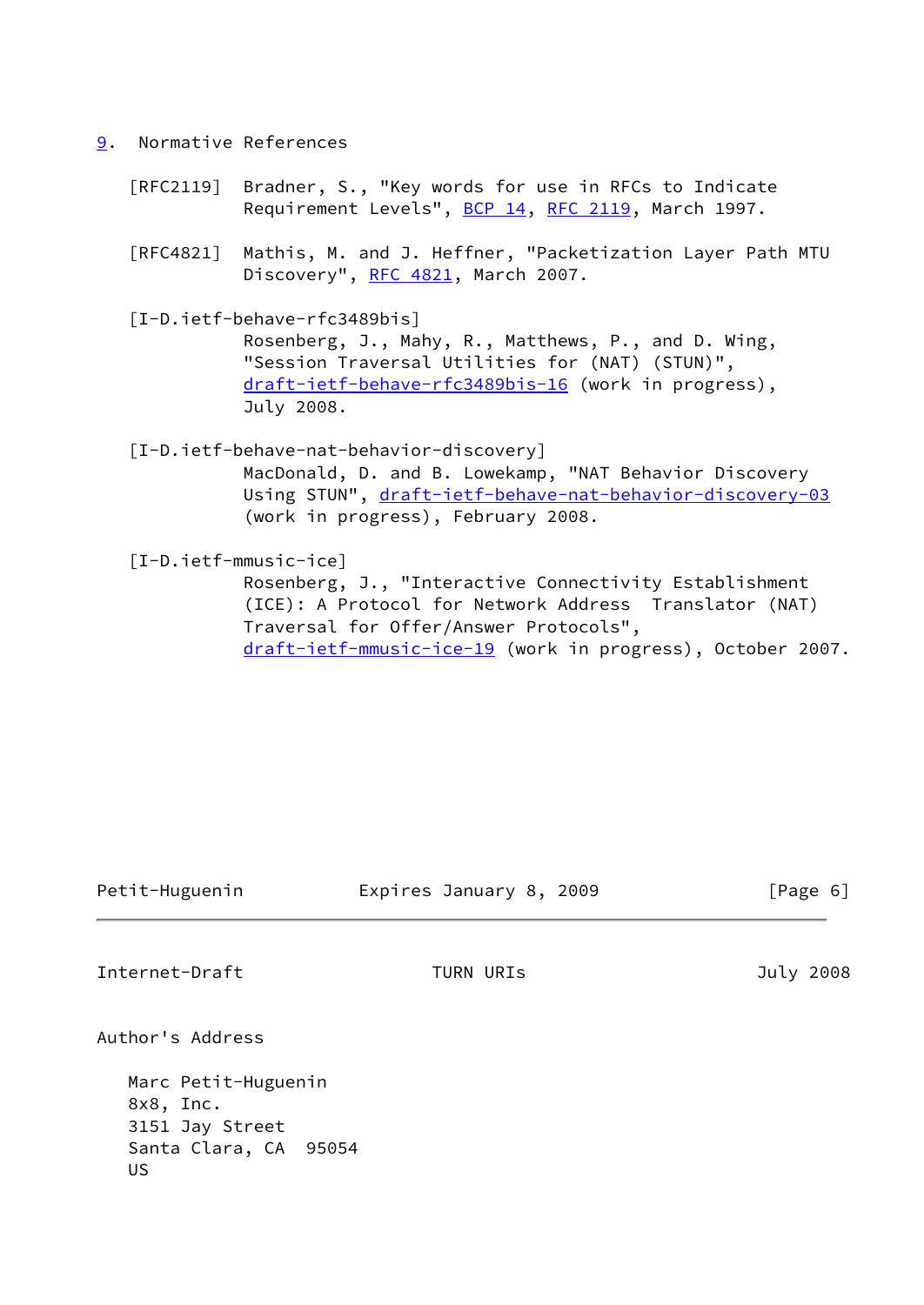Phone: +1 408 654 0875 Email: marc@8x8.com

Petit-Huguenin **Expires January 8, 2009** [Page 7]

<span id="page-7-0"></span>Internet-Draft TURN URIs TURN URIS July 2008

Full Copyright Statement